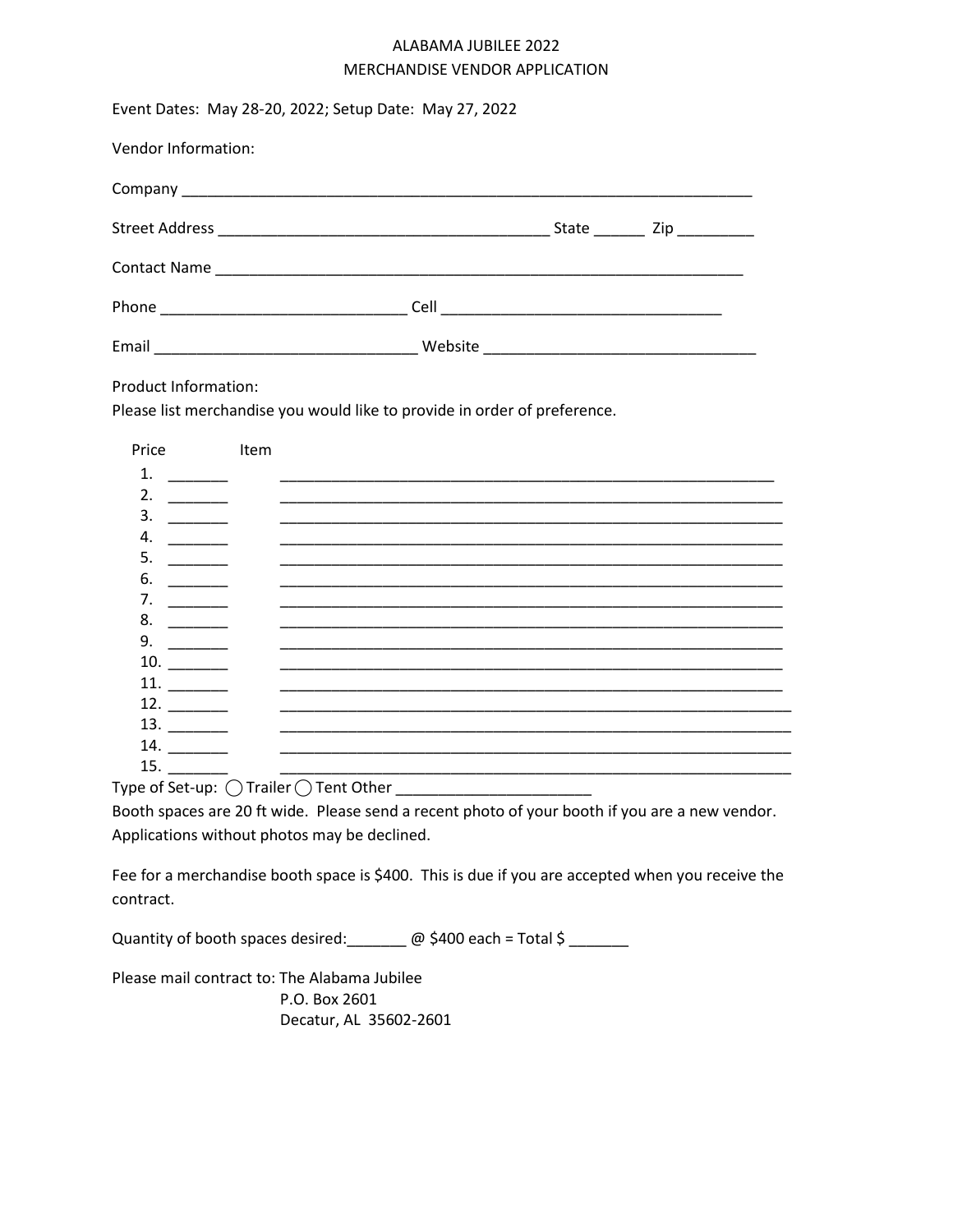## ALABAMA JUBILEE 2022 FOOD AND ACTIVITY VENDOR APPLICATION

| Event Dates: May 28-29, 2022; Setup Date: May 27, 2020<br>Vendor Information:                                                              |  |  |
|--------------------------------------------------------------------------------------------------------------------------------------------|--|--|
|                                                                                                                                            |  |  |
|                                                                                                                                            |  |  |
|                                                                                                                                            |  |  |
|                                                                                                                                            |  |  |
|                                                                                                                                            |  |  |
| Product Information ◯ Food ◯ Activity<br>Please list type of food products or activities you would like to provide in order of preference. |  |  |

| Price | Item                                                                                           |
|-------|------------------------------------------------------------------------------------------------|
| 1.    |                                                                                                |
| 2.    |                                                                                                |
| 3.    |                                                                                                |
| 4.    |                                                                                                |
| 5.    |                                                                                                |
| 6.    |                                                                                                |
| 7.    |                                                                                                |
| 8.    |                                                                                                |
| 9.    |                                                                                                |
| 10.   |                                                                                                |
| 11.   |                                                                                                |
| 12.   |                                                                                                |
| 13.   |                                                                                                |
| 14.   |                                                                                                |
| 15.   | $\bigcap_{i=1}^n A_i = \bigcap_{i=1}^n A_i = \bigcap_{i=1}^n A_i$<br>╭<br>$\ddot{\phantom{0}}$ |

Type of Set-up:  $\bigcap$  Trailer  $\bigcap$  Tent Other

Booth spaces are 20 ft wide. Please send a recent photo of your booth **if you are a new vendor**. Applications without photos may be declined.

**Fee for food and activity booth space is \$350. This is due if you are accepted when you receive the contract. In addition to the vendor space fee, food and activity vendors hereby agree to pay 20% of ticket sales to the Alabama Jubilee which will be deducted at time of checkout on Sunday night. Food and Activity Vendors may ONLY take "Jubilee Bucks" for payment during our event.**

**This year vendors are allowed to sell Pepsi products at your booths. The drinks are to be purchased from the Pepsi Products that will be stocked on the field. Payment for the # of cases sold will be deducted at checkout.**

Quantity of booth spaces desired:  $\oslash$   $\oslash$  \$350 each = Total \$ \_\_\_\_\_

Please mail contract to: The Alabama Jubilee P.O. Box 2601 Decatur, AL 35602-2601